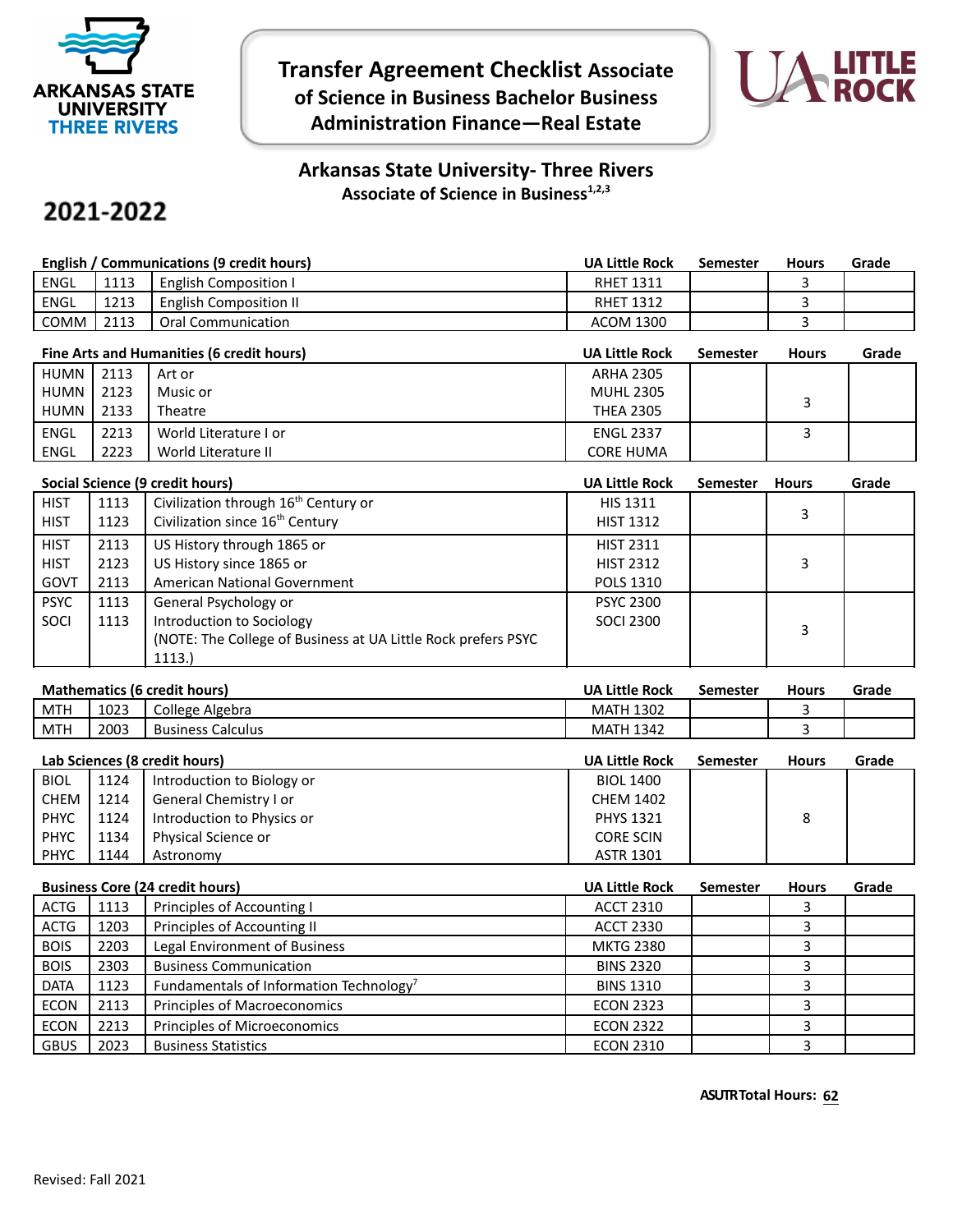

**Transfer Agreement Checklist Associate of Science in Business Bachelor Business Administration Finance—Real Estate**



## **University of Arkansas at Little Rock**

## 2021-2022 **Bachelor of Business Administration Management – Innovation & Entrepreneurship<sup>4</sup>**

|             | <b>Professional Business Courses (28 credit hours)</b> |                                            |  | <b>Hours</b> | Grade |
|-------------|--------------------------------------------------------|--------------------------------------------|--|--------------|-------|
| <b>BSAD</b> | 2010/4010                                              | Career Catalyst <sup>6</sup>               |  |              |       |
| <b>BSAD</b> | 3100                                                   | <b>Business Professionalism</b>            |  |              |       |
| <b>BINS</b> | 3305                                                   | Information Systems for Decision Making    |  | 3            |       |
| <b>BINS</b> | 3352                                                   | Data Analysis and Visualization            |  | 3            |       |
| <b>BINS</b> | 3380                                                   | <b>Business Communication</b>              |  | 3            |       |
| <b>ECON</b> | 3355                                                   | <b>Quantitative Business Analysis</b>      |  | 3            |       |
| <b>FINC</b> | 3310                                                   | <b>Business Finance</b>                    |  | 3            |       |
| <b>MGMT</b> | 3300                                                   | Principles of Management                   |  | 3            |       |
| <b>MGMT</b> | 3304                                                   | <b>Operations Management</b>               |  | 3            |       |
| <b>MGMT</b> | 4380                                                   | <b>Business Strategy (Capstone Course)</b> |  | 3            |       |
| MKTG        | 3350                                                   | Principles of Marketing                    |  | 3            |       |

|             | <b>Finance Major Requirements (18 credit hours)</b><br>Semester |                                        |  | <b>Hours</b> | Grade |
|-------------|-----------------------------------------------------------------|----------------------------------------|--|--------------|-------|
| <b>FINC</b> | 3350                                                            | <b>Investment Analysis</b>             |  |              |       |
| <b>FINC</b> | 3370                                                            | Real Estate Principals                 |  |              |       |
| <b>FINC</b> | 4371                                                            | Real Estate Finance and Investment     |  |              |       |
| <b>FINC</b> | 4372                                                            | Real Estate Valuing and Appraisal      |  |              |       |
| <b>FINC</b> | 4373                                                            | Real Estate Development and Management |  |              |       |
| <b>FINC</b> | 4378                                                            | Real Estate Law                        |  |              |       |

|  | Electives (9 credit hours) |  |
|--|----------------------------|--|
|--|----------------------------|--|

| Electives (9 credit hours) |      | <b>Semester</b>                                    | <b>Hours</b> | Grade |  |
|----------------------------|------|----------------------------------------------------|--------------|-------|--|
|                            |      | 3 courses from one of the following options:       |              |       |  |
|                            |      |                                                    |              |       |  |
|                            |      | Professional Selling:                              |              |       |  |
| <b>MKTG</b>                | 3353 | <b>Professional Selling</b>                        |              |       |  |
| <b>MKTG</b>                | 4355 | <b>Advanced Professional Selling</b>               |              |       |  |
| <b>MKTG</b>                | 4351 | Sales Management                                   |              |       |  |
| <b>MKTG</b>                | 4370 | <b>Business to Business Marketing</b>              |              |       |  |
|                            |      | OR.                                                |              |       |  |
|                            |      | <b>Built Environment:</b>                          |              | 9     |  |
| <b>CNMG</b>                | 1305 | Drawings and Specifications                        |              |       |  |
| <b>CNMG</b>                | 2313 | <b>Construction Materials and Methods</b>          |              |       |  |
| <b>CNMG</b>                | 2314 | Mechanical, Electrical, and Plumbing (MEP) Systems |              |       |  |
|                            |      | OR.                                                |              |       |  |
|                            |      | Financing:                                         |              |       |  |
| <b>FINC</b>                | 3340 | <b>Financial Markets and Institutions</b>          |              |       |  |
| <b>FINC</b>                | 4350 | <b>Financial Modeling</b>                          |              |       |  |
| <b>FINC</b>                | 4360 | <b>Risk Management</b>                             |              |       |  |

| <b>Unrestricted General Electives</b> |  |                                                                               | Semester | <b>Hours</b> | Grade |
|---------------------------------------|--|-------------------------------------------------------------------------------|----------|--------------|-------|
|                                       |  | Remaining hours, if any to reach 120 minimum hours (at least 45 hours must be |          |              |       |
|                                       |  | upper-level, and 12 hours of that upper-level coursework must be outside of   |          |              |       |
|                                       |  | the major program                                                             |          |              |       |
| UA Little Rock Total Hours: 58        |  |                                                                               |          |              |       |